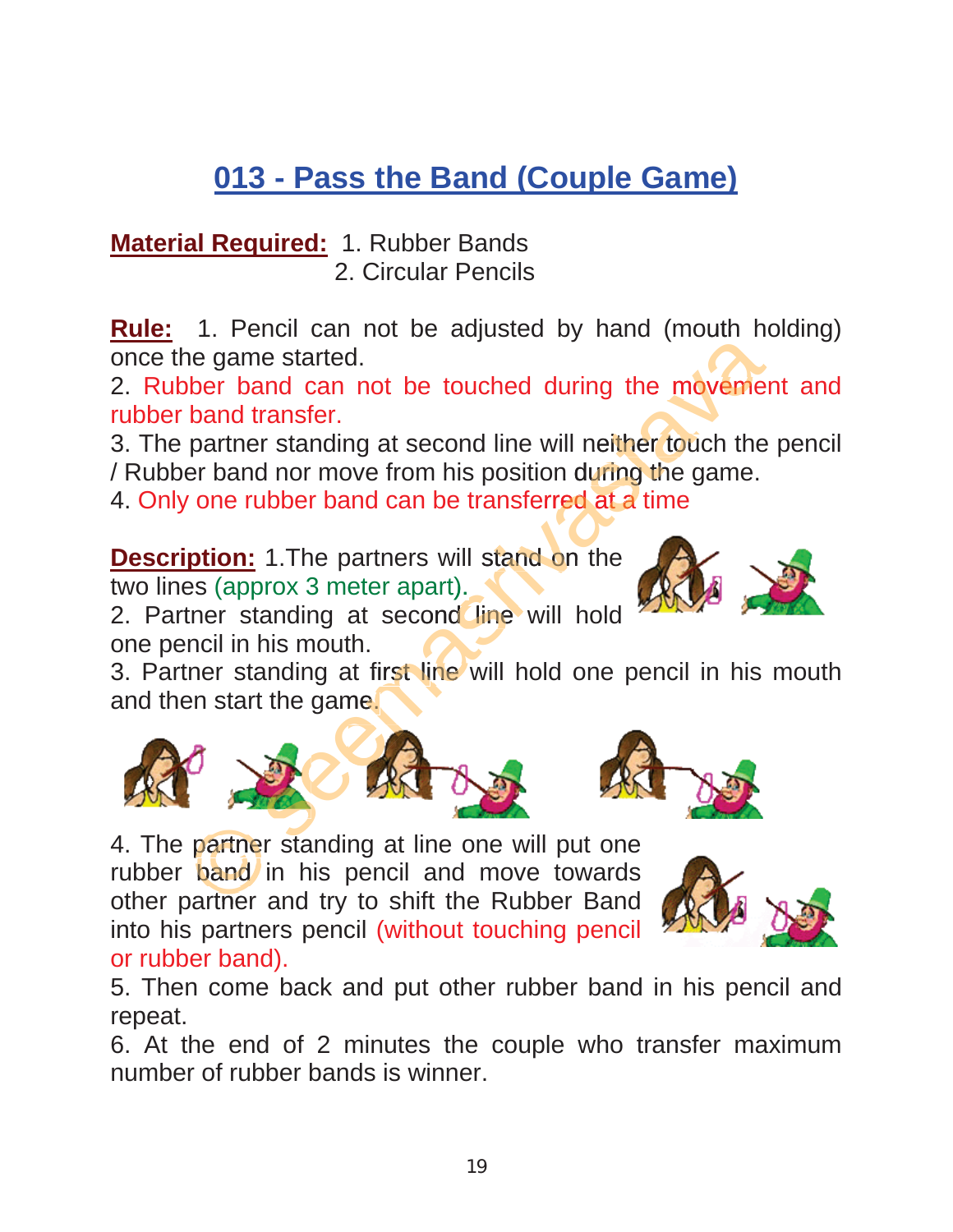## **014 - Mummy Wrap (Couple Game)**

**Material Required:** 1. Two colored toilet paper roll for each couples.

**Rule:** 1. The max marks for each couple is 10

2. If the paper tears off during the game, then 1 mark will be deducted.

3. The max time allowed is 1 minutes.

4. If both the rolls are not utilized, then you are out.

5. The female partner can advice his partner, but cannot touch the paper. 5. The female partner can advice his partner, but<br>cannot touch the paper.<br>**Description:** 1. Give two rolls of different colour

toilet paper to each couple.

2. After 'Start' signal the male member will try to decorate his partner with the help of toilet paper.





3. The marks will be awarded on the basis of look and design. 4. The marks will be awarded on the<br>look and design.<br>4. The couple with max score is winner. e marks

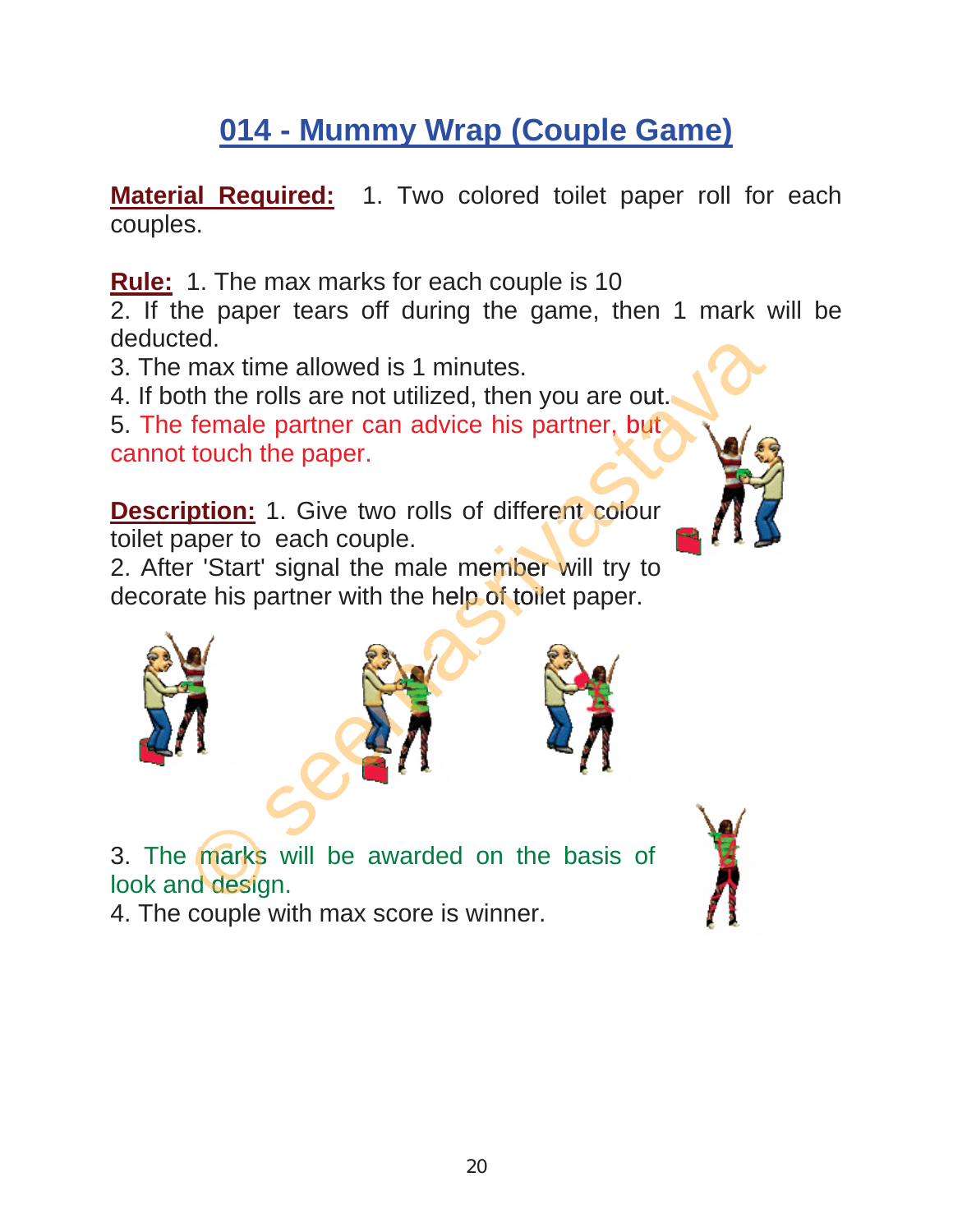## **015 - Balloon Race (Couple Game)**

**Material Required:** 1. Medium size balloon as per no of participants

**Rule:** 1. Balloons to stay on forehead only 2. If balloon slips to any partner body below the neck then that couple is disqualified 3. If balloon bursts (due to any reason) then that couple is disqualified 4. Balloon can not be touched by any partner during the race 5. Use of any adhesive is not permitted example is disqualified<br>at couple is disqualified<br>ts (due to any reason) then<br>qualified<br>of be touched by any<br>e race<br>hesive is not permitted<br>All the partners will stand at start line.<br>balloons to each partner.<br>ace the ballo

**Description:** 1. All the partners will stand at start line.

2. Distribute the balloons to each partner.

3. Ask then to place the balloon as shown in figure





5. Signal to start

6. The couple who reaches the finish line first is the Balloon Race is the winner.